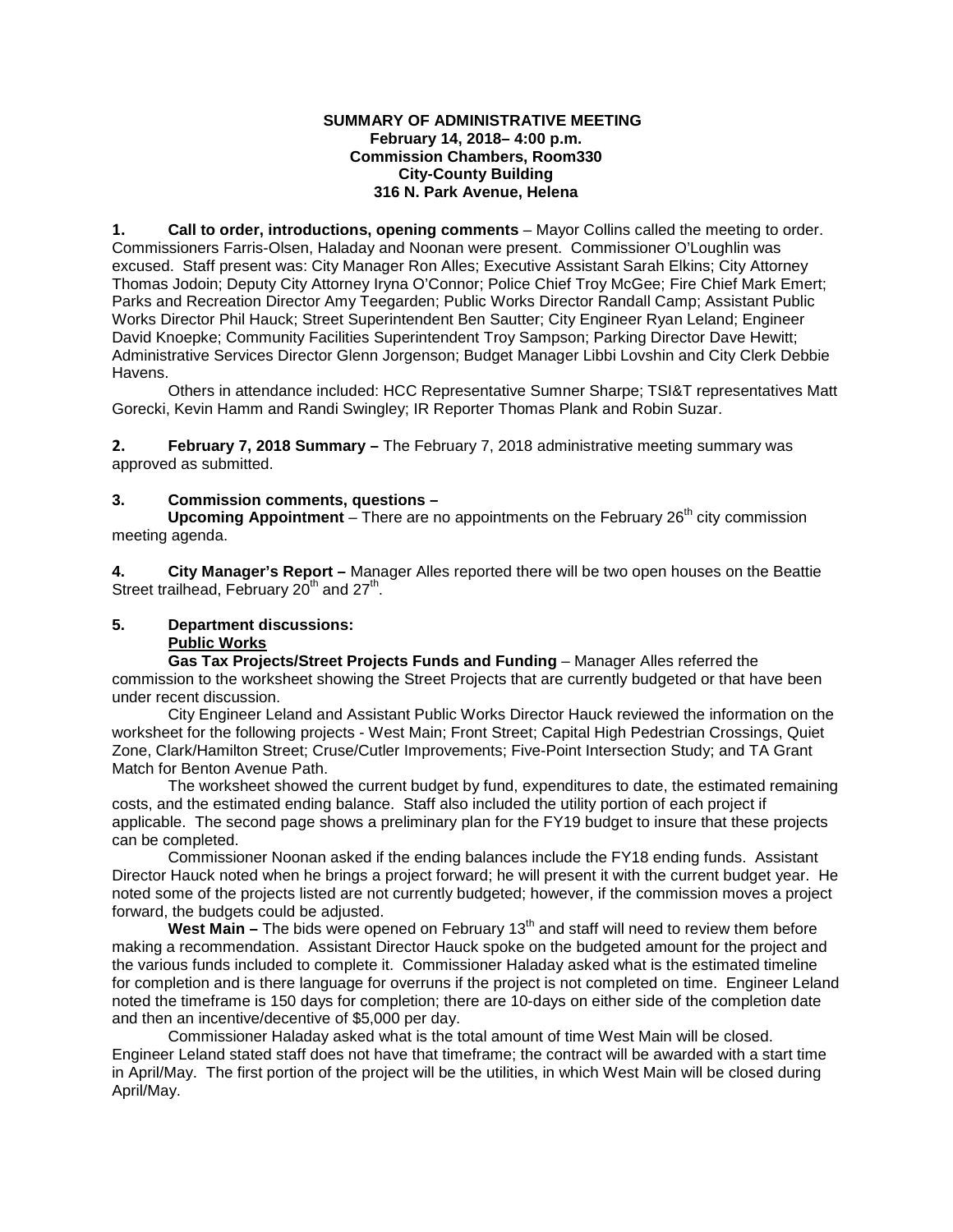**Front Street**- Front Street is 90% designed and will be brought forward for commission discussion and how to move forward; one item that needs to be discussed is the light district. The specifics of the project will be on an upcoming administrative meeting. The original stormwater pipe size will be smaller than what was originally estimated. Staff hopes to have KLJ at the next administrative meeting to present to the commission.

Commissioner Haladay asked regarding the lighting district is one option being discussed is having the city own the district. Engineer Leland stated that will be the main topic of discussion.

**Capital High Crosswalks**–The project is complete and was done in conjunction with the School District. The changes have helped pedestrian traffic. The ending balance is \$102,000 under budget which will remain in gas tax to be reallocated. The School District paid for 50% of the project.

**Quiet Zone –** The project is complete, except for the warranty items. Total costs were approximately \$700,000 and there was a \$7,426 savings. Manager Alles spoke of the success of the quiet zone.

**Clark/Hamilton Streets** – Project is 60% designed; staff will bring the design forward for commission discussion on the curb, gutter and sidewalk on both Clark and Hamilton. Also included is the water replacement project on a portion of the project.

Commissioner Haladay asked what is the estimated life of the utilities. Director Camp stated there are utilities in Clark Street that are 100-years old and it is staff's recommendation is to replace the water and stormwater. Commissioner Haladay commented as we look at streets to replace, we need to look at the replacement of water and stormwater and pick the streets carefully..

Engineer Leland stated one factor as to why the project is so expensive is Clark Street has two water mains that need to be replaced. Assistant Director Hauck stated the most challenging is looking at what all is involved when doing a street project, including all utilities.

**Cruse-Cutler Improvements** – This project has been on the books for quite some time; money has been allocated and designed by city staff. However, Cruse Avenue is an urban route; the city has requested to have it removed from the urban route system. At this time, it has not been removed. Another issue is the surplus property the city is looking to surplus, which would change the design of this project. Commissioner Haladay asked when will MDT make the decision. Engineer Leland stated in April 2018.

**Five-Point Intersection Study** – This project will include both five-point intersections, the one by Helena High/Caird property and the other one on Last Chance Gulch. Staff is looking at doing a traffic study; there has been a meeting of the stakeholders and an RFP will be developed. Once the RFP's are received, a specific scope will be developed and brought forward to the commission.

Commissioner Haladay asked once the traffic study is complete and recommendations are developed, could those recommendations be stand-alone projects, and not bundle them where it is a 25 million dollar project. Engineer Leland stated he anticipates several stand-alone projects will be addressed and funded.

**TA Grant Match for Benton Avenue Path** – The TA grant was approved by the commission in January; the city's match is \$168,470. Staff has been talking with MDT to see if the city could do the project as MDT is not looking at doing this project until 2020.

Manager Alles noted he had a good conversation with the MDT Director Tooley, who encouraged the city to pursue the required certification in order to do the project. Commissioner Haladay asked what is the timeframe to accomplish certification. Engineer Leland noted there is a manual staff will have to complete; however, staff has not initiated the process at this time.

Assistant Director Hauck noted the five-point project and the path are two projects he anticipates including in the FY19 budget request.

Commissioner Haladay referenced the budget status and noted the gas tax allocation for FY19 is \$665,000 and asked if that includes the new allocated gas tax funds. Assistant Director Hauck stated it does not include the new allocated gas tax. The \$665,000 is more than the annual allotment, however, there is savings included in the total. The new gas tax fund allocation is \$420,000. Staff will receive training on the new allocated gas tax funds.

The commission, beginning in March, can request the new gas tax allotment. It will take direction and strategy on the allotment of the new gas tax funds and has a 5% match requirement. Staff is proposing a separate fund for the new gas tax allocations.

**Snow Route Matrix –** Manager Alles introduced the agenda item and asked Director Camp to give the staff report. Director Camp referred to the Emergency Snow Route Matrix, Emergency Snow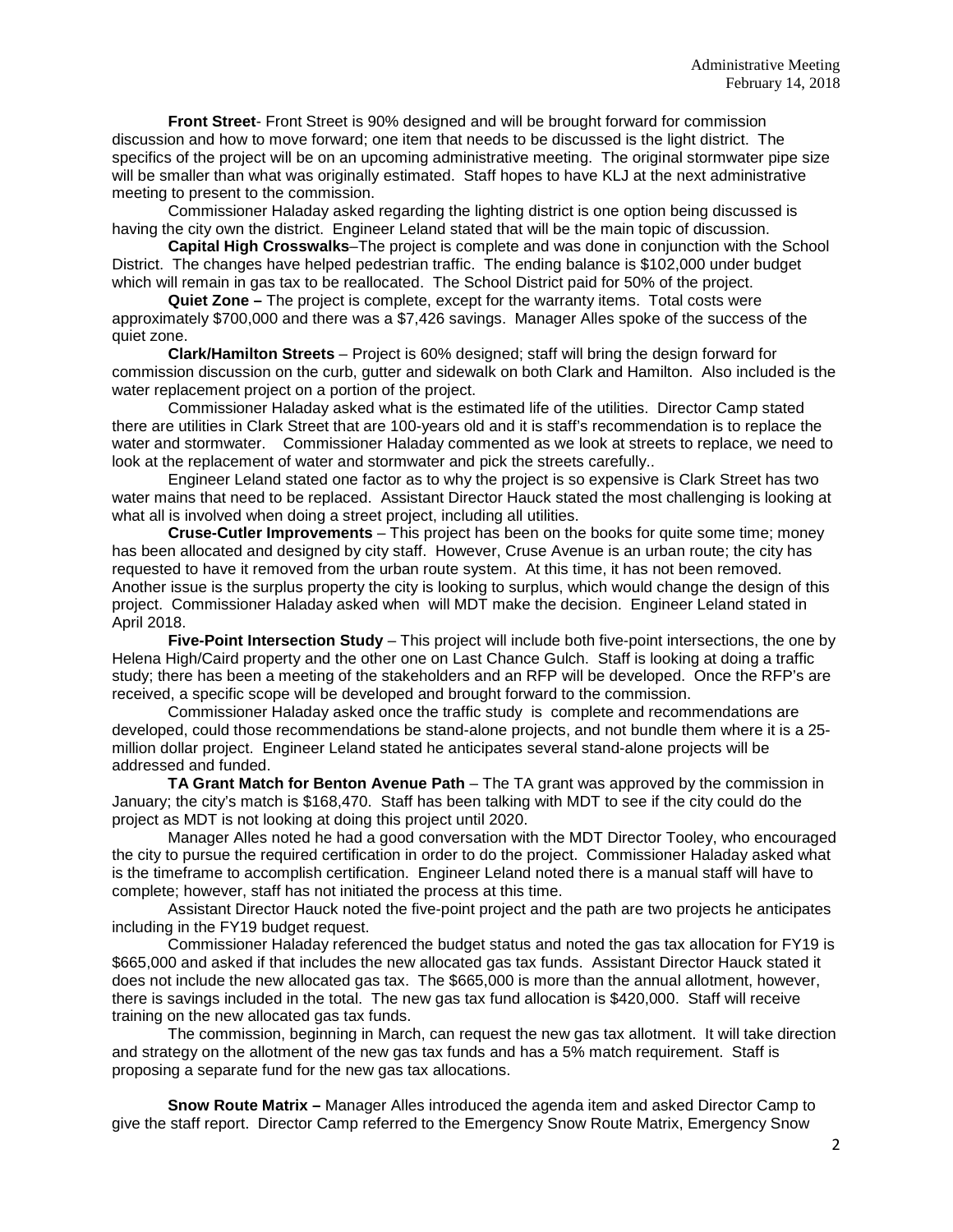Route Streets in Helena and the Winter Maintenance Plan for both the west side and east side snow routes.

Director Camp explained the point values on the emergency snow route matrix which included input from the Engineering Division, Street Division, Fire and Police Departments. Staff is looking at the commission's concurrence on the criteria included on the Emergency Snow Route Matrix.

Manager Alles asked if this scoring will be applied to all streets in Helena. Director Camp stated it will not include the residential streets. Manager Alles stated staff's proposal and recommendation will be ready to present to the commission at the April 4<sup>th</sup> administrative meeting.

Commissioner Haladay asked for an example of a neighborhood outlet. Engineer Knoepke stated Beattie Street would be classified as a neighborhood outlet. Commissioner Haladay asked how the crosswalks that are physically painted on the streets are evaluated. Engineer Knoepke stated sidewalks was one of the criteria on the matrix that was difficult to score. He used Henderson Avenue as an example and explained how it would be evaluated as it has three variables; staff may have to break it up to rate it accurately. Most streets are going to fall in or out of the categories. He spoke on the rating categories, listed A-K on the emergency snow route matrix.

Director Camp stated the goal is to come back with a recommendation not only for snow routes, but a prioritization list for priorities 1,2, and 3. Any street the commission wants added, staff can do that. This is an outline that staff intends to move forward.

Commissioner Haladay asked what is the timeline for staff to bring their recommendation forward. Director Camp stated staff will be prepared to present at the April  $4<sup>th</sup>$  administrative meeting.

Commissioner Farris-Olsen asked staff to also include a recommendation on how residents will know when a snow plow will be at which street. Director Camp noted the recommended priority zones will help accommodate keeping the public informed. Commissioner Farris-Olsen stated if residents have a general idea of when a snow plow will be on their street, they will move their vehicles.

Manager Alles stated staff is trying to accommodate the concerns of the residents. Again, a final recommendation will be presented at the April 4<sup>th</sup> administrative meeting.

Commissioner Haladay asked what the total miles of existing emergency snow routes are. Manager Alles stated he does not have the exact number; he estimated 1/4 of the streets in Helena are emergency snow routes. Commissioner Haladay commented in terms of efficiencies and resources right now, would it be better to scale back some of the emergency snow routes. How effective and cost efficient are the snow routes; it would be helpful to know what we are doing now.

Street Superintendent Sautter stated staff is looking at adding priorities; he has never looked at removing snow routes; the routes will provide a methodology on what streets should or should not be on an emergency snow route.

Director Camp noted staff will look at the efficiencies of the snow routes and will bring back a recommendation. Commissioner Noonan asked that staff be prepared to explain the snow route policy changes and how we can accomplish them in simple terms at the public meeting. The commission understands the police cannot remove the cars during a storm, due to higher priorities. It is important to be clear with the citizens and educate them on what the city can and cannot do.

Discussion was held on how to better educate the public of the snow route policy; the door hangers have helped; however, not totally successful. Also discussed was removing vehicles that have been parked on the street ; the current abandoned vehicle ordinance and improved methods of notifying citizens of when a snow plow will be on their street.

Commissioner Farris-Olsen asked that staff look at using a notification system that would include test messages and email. This type of notification would be more effective than door hangers. Manager Alles noted staff will look at what is available through the reverse 911 system. Police Chief McGee noted it is feasible to use the reverse 911 system for notification.

Police Chief McGee spoke of the problem with abandoned vehicles and suggested there may be a way to clear them in the fall prior to any snow fall. When the Police Department receives a complaint, they process it; however, it can take up to eight days to get a vehicle towed. He noted the sticker is not required prior to towing; however, it does help to notify the owner.

Commissioner Haladay referenced the cars that are continually parked and it is clear they have not moved within 72-hours, can we just sticker the car and move forward with towing the vehicles. Chief McGee again stated if they receive a complaint they will process it; however, you cannot tow it after 72 hours, you have to follow the process. If it is a junk vehicle, the county will process it and tow it the county landfill.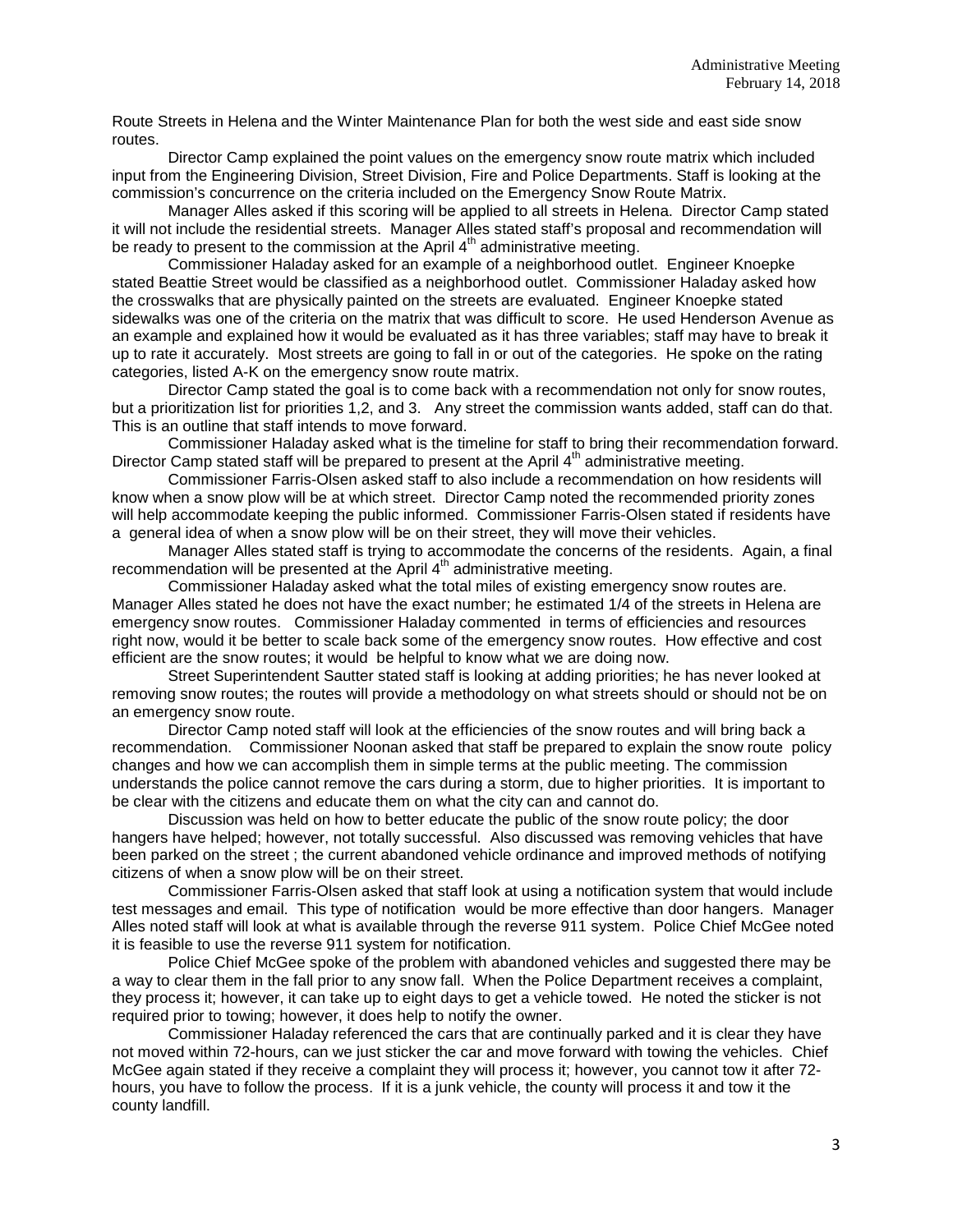Commissioner Haladay stated another option would be to have the snow plow drivers report vehicles that have continually been parked.

Commissioner Noonan stated this discussion will help the commission to let the public know the process. Chief McGee also reminded the commission, if a vehicle is moved two or three inches, the vehicle is no longer considered abandoned. Commissioner Noonan asked if that can be changed by city ordinance. Deputy City Attorney O'Connor stated she has not done any research on this; it seems most of the laws are tied to moving the vehicle; she will definitely look at what language could be changed.

**Micro-trenching –** Manager Alles introduced the agenda item and referred the commission to the following memo from City Attorney Jodoin and Deputy City Attorney O'Connor: **Subject:** Applicable requirements to Treasure State Internet & Telegraph ("TSI&T") for installation of TSI&T's infrastructure in the City's right-of-way.

#### *I. If TSI&T is a Public Utility*

If TSI&T is considered a public utility under Montana laws then they would be able to use the public right-of-way as a right to install their utility lines and facilities. Mont. Code Ann. § 69-4-101. However, all utility lines and facilities "shall be so constructed as not to incommode or endanger the public in the use of said roads, streets, or highways, and nothing herein shall be so construed as to restrict the powers of city or town councils." *Id.* Furthermore, installation of any wires for "telegraph, or signal transmission or reception" by a utility is subject to the provisions of the National Electric Safety Code ("NESC"). Mont. Code Ann. § 69-4-201. The State has adopted the 2017 NECS as the current standard. ARM 38.5.1010. The City has no authority to allow deviations from the 2017 NECS as "[n]o ordinance in conflict with any provisions of the national electrical safety code may be enacted in any city or town in the state, and any such ordinance is void." Mont. Code Ann. § 69-4-204.

It is important to note that Montana law assigns tort liability and damages to any "excavator who damages an underground facility" and that excavator "is liable for the entire cost of the repair of the underground facility." Mont. Code Ann. § 69-4-523. In addition, any excavator that manages an underground facility is also subject to civil penalties by the department of labor and industry. Mont. Code Ann. § 69-4-524; Mont. Code Ann. § 69-4-501. The underground facility owner may also be subject to civil penalties if "a locate and mark was not properly completed or if the locate and marks provided were not reasonably accurate for locatable underground facilities." Mont. Code Ann. 69-4-525.

### *II. If TSI&T is not a Public Utility*

Section 7-13-2 of the Helena City Code limits private commercial use of the public right-of-way except as provided in Title 7 chapter 13. Section 7-13-5 of the Helena City Code grants the City Commission the power to grant a public right of way use permit to "cable television and other utility services that are not allowed to use public right of way by law." If TSI&T is not considered a public utility under Montana law then TSI&T would be required to obtain a permit specified in 7-13-5 of the Helena City Code. As a condition of getting the permit the applicant must indemnify the City and pay "an annual fee for the right of way use permit of five percent (5%) of the fair market value of the property as determined by the most recent appraisal by the Montana department of revenue for ad valorem property taxation purposes, with credit for landscaped areas, alternate routes, and amortized costs of improvements for public improvements, with a minimum fee per year." Helena City Code 7-13-5(6); 7-13-5(8). Notably, this is not the franchise fee that is currently being paid by Charter. One of the questions that would have to be answered is what type of fee TSI&T would be subject to. As far as I could find, there are no other provisions in city code or MCA that would clarify this question. If it's something other than the 5% fair market value we would have to come up with a way to justify the deviation. Perhaps an answer could be found in federal law.

The applicant also is subject to all other city code provisions. Helena City Code 7-13-5(10). This included the requirement for a street opening permit. Helena City Code Title 7 Chapter 2. This code section however is not very specific as to depth of excavations nor does it refer to the engineering standards. Section 5.2.10 of the City's Engineering Standards provided specifications on Utility Trenches. However, the Engineering Standards do not appear to specify any requirements with respect to bury depths, for utilities other city owner and maintained infrastructure, other than to say "[t]he intent is to protect the integrity of the roadway riding surface and eliminate the potential for roadway failure due to failure of trench backfill material under a roadway."

*III. In addition to the issues discussed above, other questions would have to be resolved prior to allowing TSI&T's use of the City's right-of way.*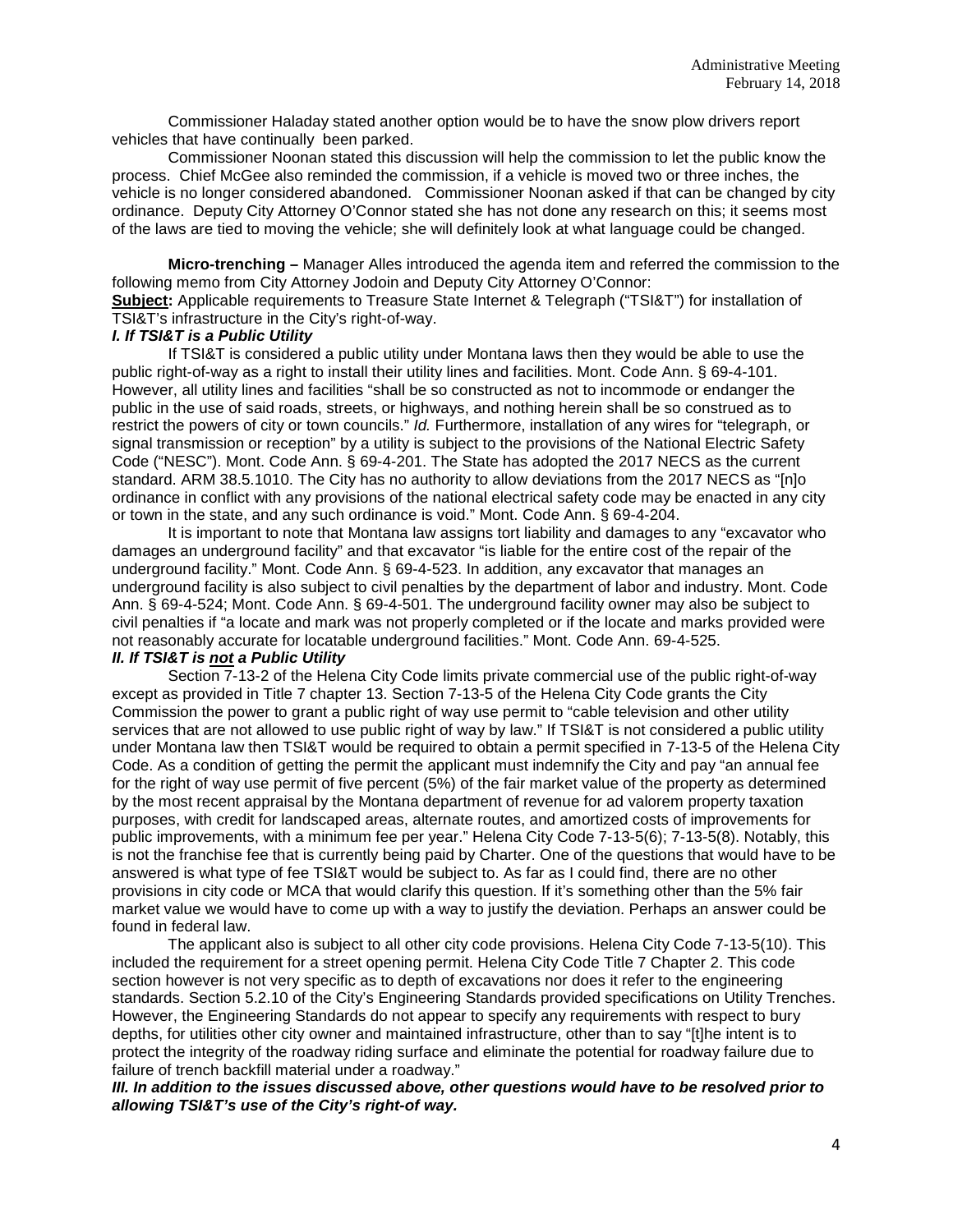- Whether or not TSI&T enters into a franchise agreement, the City would have to determine whether or not any provisions of the Charter Franchise Agreement will be implicated. To determine that, it is necessary to determine whether TSI&T would fall under the definition of a "cable system" as it is defined by 47 USC § 522(7) (the Cable Communications Policy Act of 1984) and thus subject them to the franchising requirements of the Act. If TSI&T is not classified as a "cable system" it will be important to determine what set of federal laws govern TSI&T's operations in order to determine what kind of terms can be included in the franchise agreement.
- FCC's net neutrality rules could potentially be implicated, as well as Governor Bullock's resent Executive Order No. 3-2018. However, at this time, the City Attorney's office cannot say definitively whether or not any of these rules would be applicable.

It is the recommendation of the City Attorney's Office to contact a telecommunications attorney to help the City answer these questions given the complexity of the federal government's regulatory scheme in this area.

In addition, it is also the recommendation of the City Attorney's Office that the City Commission consider a more detailed franchising ordinance for these types of request as it is likely that more companies would want to use the City's right-of-way in this manner in the future. If the City Commission chooses to pursue such an ordinance, it is recommend that the ordinance specifically outline what type of "utilities" could request use of the right of way, how the fees would be set, what standards they would have to follow, what process they would have to go through, and any potential terms that we would want included in every franchise agreement.

Engineer Leland referred the commissions to the following language that was included in the memo from himself and Director Camp:

As directed by the Commission, staff contacted Treasure State Internet and Telegraph on January 24 and again on 25th telling them that the standards will be on the February 7th administrative meeting. No comments were received as of February 1st, 2018, when this memo was due. Staff also continued to research on standards and based on staff experience and other standards have a recommendation to protect the integrity of the street, any utility with in the ROW, and not pass future costs on to the City or third party. Please keep in mind this is a standard for the use of ROW and not an agreement with one utility or company. Additional information that was researched, in the building code adopted by the City and State, requires a bury depth of 24" and New York City only allows Micro Trenching in special situations and under a franchise agreement.

As directed by the Commission, Treasure State Internet and Telegraph was contacted and followed up on questions presented to the staff by the commission. Treasure State Internet and Telegraph is considered a utility because of providing a telegraph service and is not required to have a franchise agreement with the City of Helena, unlike other companies like Bresnan (Charter). As a public utility MCA 69-4-101 allows the use of public rights-of-way (ROW) without the need for an agreement but needs the approval of the governing body that has jurisdiction of the ROW. Public utilities line and facilities have protection by MCA 69-4- part 5, and require any excavator that damages a properly marked utility to pay for damages and could receive a civil penalty not to exceed \$10,000. Also with being a utility the City could be responsible for paying for utility relocations during a construction of a street or utility project.

City staff has had issues with Micro trenching in the past, not only with settlement, improper rehab of the street, and installation without permits or approval. Staff has received complaints from bicyclists with getting their wheels stuck in the cut because it not even with the existing pavement.

Engineer Leland gave a Power Point presentation and spoke on each of the following items:

- Standard Telegraph Utility Installation vs. Agreement for Micro Trenching. TSI&T has the right to use the city's right of way.
- Standards to Consider
- Standard Location of Micro Trenching in ROW
- Utility/Trench Width
- "Dig Once" Typical Section
- Trench Width Standard
- Depth Considerations
- Depth of Top of Conduit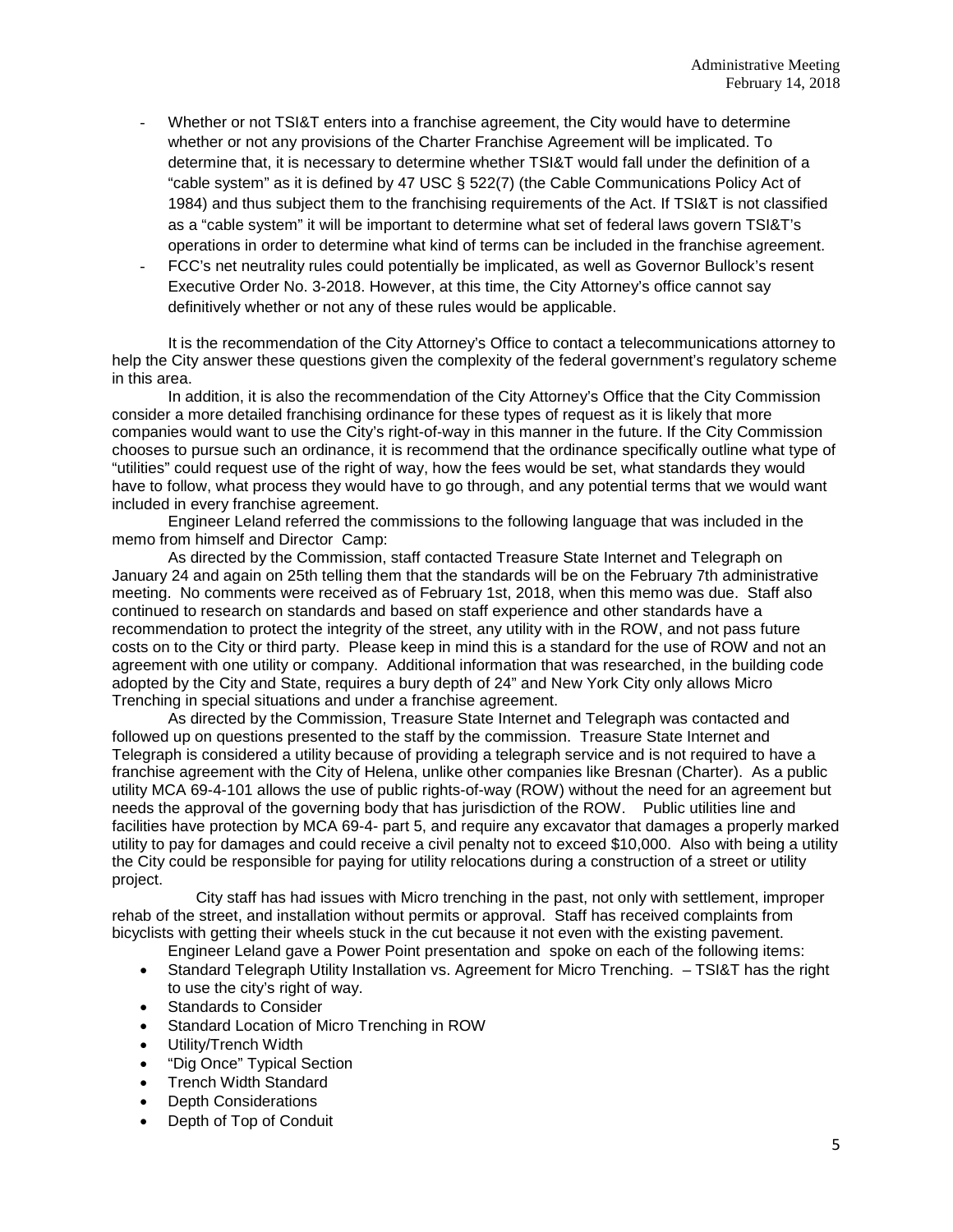- Residential Water/Sewer Service Line Potential Conflicts
- Potential Liability
- Depth of Top of Conduit Standard
- **Street Restoration**
- Street Restoration Longevity Considerations
- **Street Restoration Standards**
- Recommended Standards:
	- o Allowed at the lip of curb (LIP) and back of curb (BOC)
	- o Bury depth
		- $LIP 18$  inches minimum to top most conduit
		- BOC 12 inches minimum to top most conduit
- Width of trench shall be a minimum of 2 inches
- Micro trenching is not allowed to wind around existing infrastructure
- Contractor using micro trenching shall insure the conduit is at bottom of the trench
- Minimum separation from water and sewer main 10 feet
- Backfill material shall be:
	- o Permanent but able to be milled at later dates without damaging remaining backfill o Highly resistant to freeze/thaw cycles Spall proof
	- o Highly resistant to freeze/thaw cycles Spall proof<br>
	o Extremely impermeable and high abrasion resistane
	- Extremely impermeable and high abrasion resistance
	- o Easily applied
	- o Quick cure time
	- o Eco-Friendly
	- o UV and chemical resistant
	- o Submitted and approved by the Public Works Department

Commissioner Farris-Olsen asked why staff is recommending 18"minimum if the deepest asphalt we have is 14". Engineer Leland noted staff is recommending the 18" as that is what is used by others and gives some flexibility. Charter Communications uses 18", NorthWestern Energy recommends 18" and other issues are dealing with the frost line and safety. Engineer Leland referred to the detective cameras for the signals, which are called loops and are installed using micro trenching. These loops are cut all the time and are hard to reinstall. Commissioner Farris-Olsen asked how much does it cost to replace a loop at a crossing as staff had estimates on how expensive it is to replace the fiber. Engineer Leland responded the city does not use loops; we use video detection. He used the loop as an example of fiber often being cut. Commissioner Farris-Olsen asked clarifying questions on the cost to replace fiber in the city. He also asked if Charter Communications has fiber inside the city. Engineer Leland stated he is not sure if Charter has fiber inside the city; however, other companies, the city of Helena and the state of Montana have fiber installed and this standard would apply to everyone.

Commissioner Farris-Olsen asked Engineer Leland what staff is referring to when they note there are settlement issues with micro-trenching. Engineer Leland stated when the state of Montana installed fiber, it was installed next to the lip of curb and there are settlement issues. Other issues include the installation of micro-trenching being installed without permits; bikes getting their tire stuck where the micro trenching occurred, specifically on Helena Avenue. Commissioner Farris-Olsen commented with the smaller trench there would be less of a chance for an issue. Engineer Leland stated the width of the trench needs to be wide enough to get a good seal; there are regular trenches that do not get good patches. He noted the recommended standard will get the best results.

Manager Alles stated the idea is to get below the pavement or the road bed. Engineer Leland stated staff would recommended below the road bed; however, certainly below the asphalt. Manager Alles noted there are varying degrees of asphalt depth, it ranges from 3" to 14", and asked if there is there a reason why the city cannot have varying depths if the recommendation is to get below the road bed. Engineer Leland stated when reconstruction occurs, the fiber needs to be lower than the asphalt to avoid being torn up and having to relocate it. Manager Alles again asked if there could be a range of depth. Engineer Leland stated the recommended standard would be 18".

Commissioner Haladay referred to Engineer Leland's comments about other places that allow micro trenching by agreement, he understands that staff believes there is a benefit to have it under a franchise agreement and what is the benefit. Engineer Leland stated as far as a benefit, he didn't see all the agreements; one example is Chicago where they have language included in the agreement to take all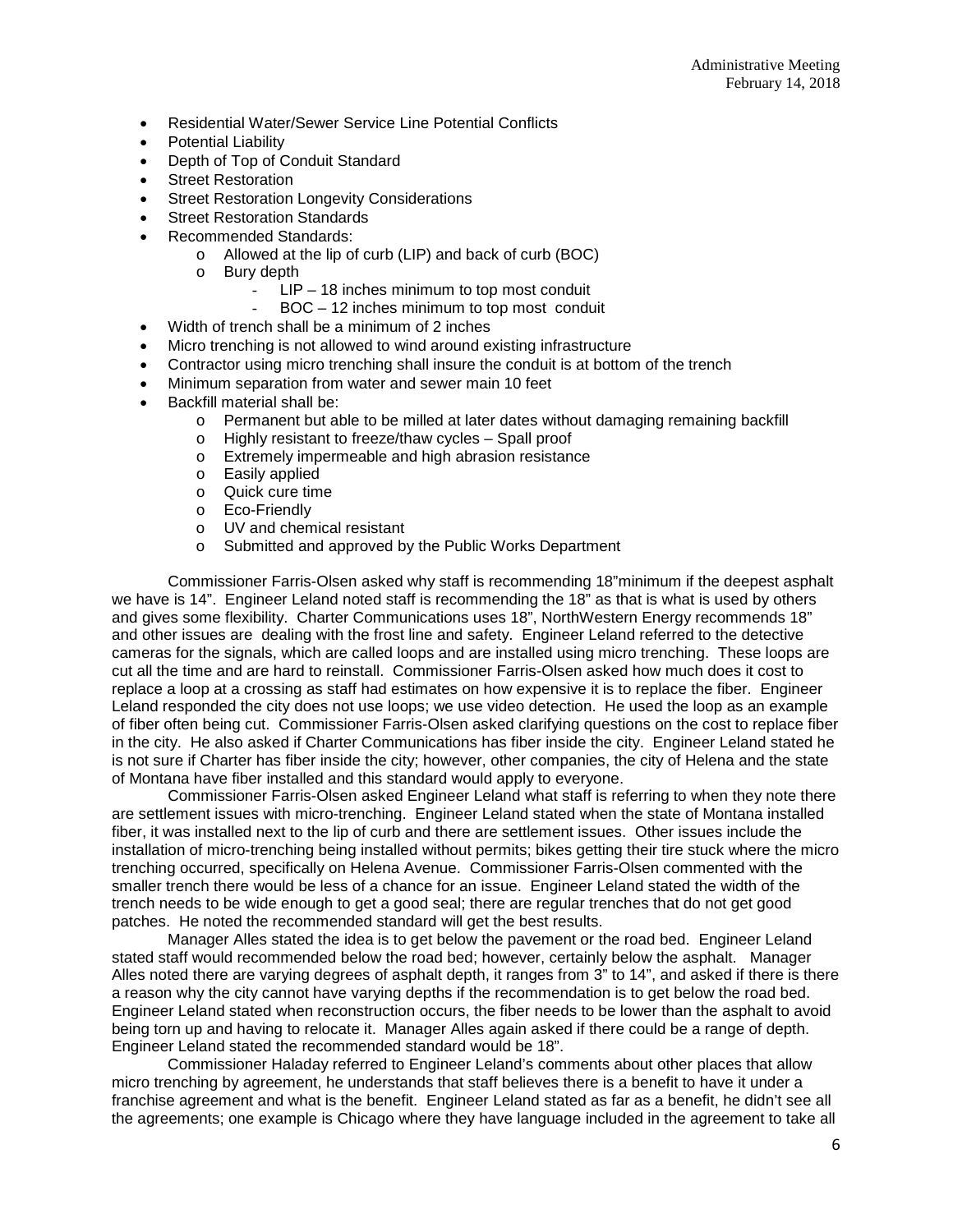the liability away from the city if the fiber is cut and has to be replaced. An agreement could also include language where the lifetime of the trench is the utility company's responsibility; an agreement signs away liability. Commissioner Haladay stated under Title 69, the city cannot force a public utility to either waive or sign away liability; the franchise agreement would allow the language. Engineer Leland stated he does not know if an agreement could include language that would sign away the city's liability.

Commissioner Haladay spoke on the current code regarding utility companies and the penalties that could be imposed by the Department of Labor. Deputy City Attorney O'Connor stated there are two parts of liability; one to cutting it and one to the costs of restoring it. The civil penalties imposed by the Department of Labor are separate from the liability and is used an enforcement tool to assure people do not cut utilities. Deputy City Attorney O'Connor stated a company could not sign that part away because it is a penalty.

Commissioner Haladay stated one thing he saw when looking at fiber installation around the country, is a number of places have entered into franchise agreements with local jurisdictions, and with separate terms from anyone else holding a franchise agreement; by doing that a most favored company clause is not included. All you have to do is spell out is the public good, the public benefit and what the city is getting back for it. Each company's agreement has different language and what they agree to. It would not be an exclusive franchise agreement; the city could articulate an agreement for public good.

Manager Alles stated he is not sure if we can enter into a franchise agreement with a utility company. Deputy Attorney O'Connor stated she would have to research whether the city could enter into a franchise agreement with a utility company. She noted the city cannot deviate from the electrical code. Deputy Attorney O'Connor stated she believes the city can enter into separate franchise agreements; one item she would flag, is based on how our franchise agreement with Charter is written and tied to the cable act. The potential answer is it does not conflict; however, the laws are complicated. Assuming it does not implicate, the city can enter into a different type of franchise agreement.

Commissioner Haladay stated private parties can enter into a contract with specific terms, even with a public utility. Discussion was held on indemnifying the city by entering into a franchise agreement. Deputy Attorney O'Connor stated she does not disagree, however, she would have to work on language to be included in an agreement.

Commissioner Farris Olsen stated he would assume electrical standards would not apply to fiber. Deputy Attorney O'Connor stated that code does address communication lines and where they are located; staff in the building division could clarify the requirements. Engineer Leland stated there are two different building requirements that require fiber be 24" deep. Engineer Leland noted with some of the agreements he looked at, there is language that requires a plan to be submitted prior to micro-trenching.

Commissioner Haladay asked with the current roster of players in Helena who would use micro trenching. Engineer Leland listed the following that would use micro trenching: Century Link, Blue Cross/Blue Shield, NorthWestern Energy, Charter Communications, State of Montana, City of Helena and private contractors,

TSI&T representative Kevin Hamm stated the discussion has been focused on utilities as a whole, there is confusion on what is being required. TSI&T is only installing fiber and are exempted from the building codes, they are micro trenching and not putting in thousands pieces of copper. Mr. Hamm stated for TSI&T to be required to go 18" is ridicules; the trench is 1.5 inches wide, they do not want to rip up the streets. Micro trenching is the smartest way to go; TSI&T is not doing is because it is the easiest way. Mr. Hamm stated TSI&T will work with the city to locate their fiber and will mark it when necessary.

Commissioner Farris-Olsen asked if there is a smaller area to do as a test project on and see what the results are after the winter. TSI&T representative Eric Gorecki noted they asked for the city to be part of a demonstration; the county participated in a pilot project where the fiber was installed using micro trenching. Commissioner Farris-Olsen asked where TSI&T has installed fiber using the 1.5 inches. Mr. Gorecki stated that was the project they proposed last summer that was derailed; TSI&T has a 3" wide saw and are now proposing to use the 1.5" saw.

Commissioner Farris-Olsen asked staff to figure out a pilot project to see what the effect is using TSI&T recommendations. Engineer Leland stated staff can set up a pilot project, some of the effects will not be seen for several few years. Engineer Leland stated he feels strongly about the depth and the type of saw cut.

Commissioner Farris-Olsen stated he would support the commission adopting the recommended standards and then move forward with a pilot project using the 1.5" cut. Mr. Hamm stated TSI&T will propose a pilot project.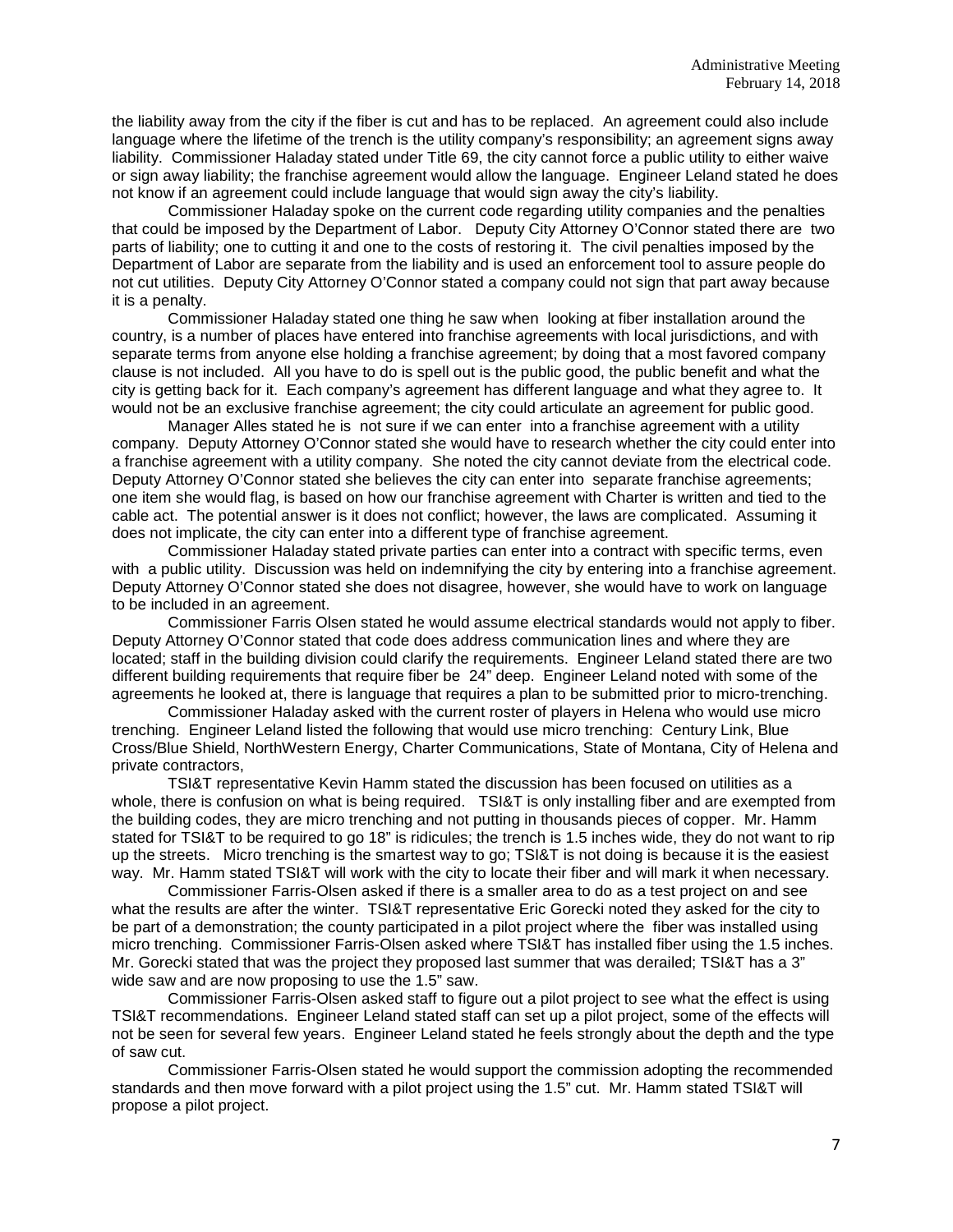Commissioner Haladay stated his questions regarding a franchise agreement were asked only if a company was interested in entering into a franchise agreement. There may be no interest in entering into a financial agreement of any sort. Manager Alles asked could it also be a form of an agreement that does not include monetary costs; however it would include a waiver of liability. The city can articulate what should be in an agreement and answering the liability concerns.

Engineer Leland stated the city needs to make sure proper fill is being used and it is being installed correctly. Commissioner Haladay stated the hold-up comes back to liability. TSI&T representative Kevin Hamm stated it is his understanding that they can sign away liability through a letter of agreement. Commissioner Haladay stated this would be a deviation of standards, which would apply to all companies. Mr. Hamm noted the 3" micro trenching standards would apply to everyone; the 1.5" mini trenching would be the pilot project and that is where the liability would be signed away through a letter of agreement.

Deputy Attorney O'Connor commented when you are talking about utilities, it complicates the discussion because of the language in MCA; if we are not talking about utilities and it is two parties signing a contract, there is a lot more lead way. In doing some of the research, some cities have a franchise ordinance that spells out specifics, use of right of way, liability issues, and if there is a cost involved. If the commission is interested she will do further research into the issues regarding entering into a contract.

# **Administrative Services –**

**Mid-Year Budget Review –** Manager Alles referred the commission to the memo from Budget Manager Lovshin and noted there are no issues to report on the mid-year budget review: **Budget Review Process:**

Review of city budget status is routine throughout the year. Each department is responsible for managing and monitoring their own budget to ensure adherence to the adopted budget. In addition to departmental reviews, the Budget Office reviews major budget areas throughout the year and contacts departments when potential concerns are found. Appropriate actions, such as a budget amendment or an accounting adjusting entry, are initiated as necessary.

#### **Mid-Year Review:**

A comprehensive budget review is performed near mid-year by the Budget Office. This budget review includes analysis of the current budget status and projection of trends and expectations through the end of the fiscal year. Evaluation also includes identifying line items and expenditure or revenue categories with significant variances to budget, taking into account seasonal or timing components, and assessing consistency with prior years. Departments provide feedback about areas of potential concern or other potential issues.

The fiscal year 2018 mid-year review shows no major areas of concern. City operations are proceeding routinely as expected and are anticipated to stay within bottom line budget parameters. A summary of revenue and expenditure comparisons to budget for the general fund and larger departments within the City is attached.

### **EXPENDITURES**

Comparisons of actual expenditures to budget, at the division and department level, by expenditure type (personal services, operating, or equipment), and by individual line item.

### **PERSONAL SERVICES**

Personal services expenses are on track at mid-year and departments expect to remain within their budget parameters.

# **OPERATIONS**

In the course of any budget year some line items end up with a budget surplus while others show a budget overrun. This is normal and is the nature of budget planning and predicting costs and usage to maintain operations. Line items in various departments that appeared to be in or headed toward a year-end overrun were evaluated by the departments. In all cases, department analysis indicated either no anticipated budget problem by year-end or offset with savings in other line items.

### **REVENUES**

Comparisons of actual recorded revenues to the budgeted amounts at the department and division level, by revenue category and individual line item.

### **GENERAL FUND REVENUES**

General Fund revenues are on track and are anticipated to come in very close to original projections in all major areas.